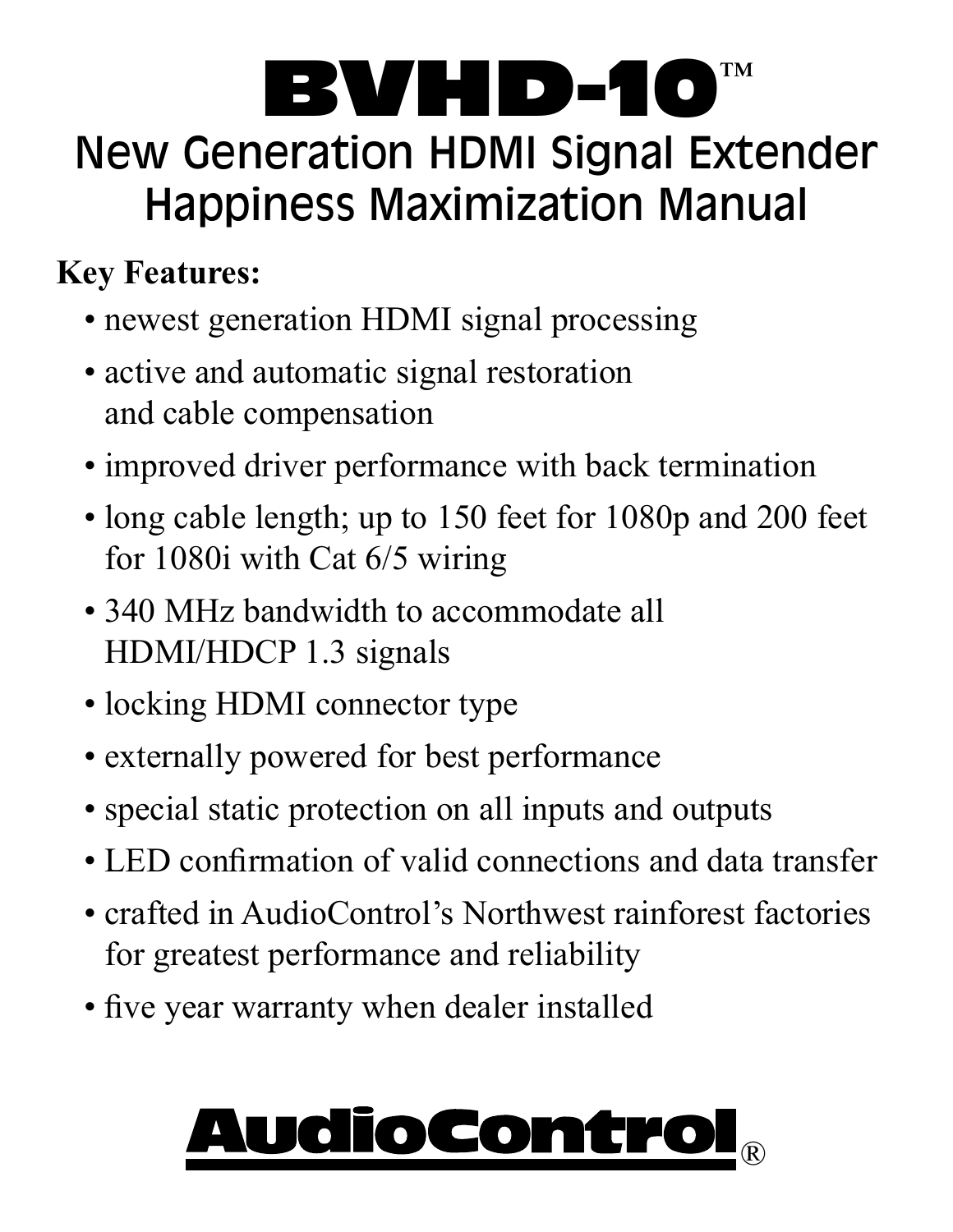## How to Hook Up the BVHD-10

The hookup is simple; the Driver (HDD-10) goes at the source and the Receiver (HDR-10) goes at the display end (the sink in HDMI parlance). Use Category 6/5 network cable to connect the Driver and Receiver. However, there are

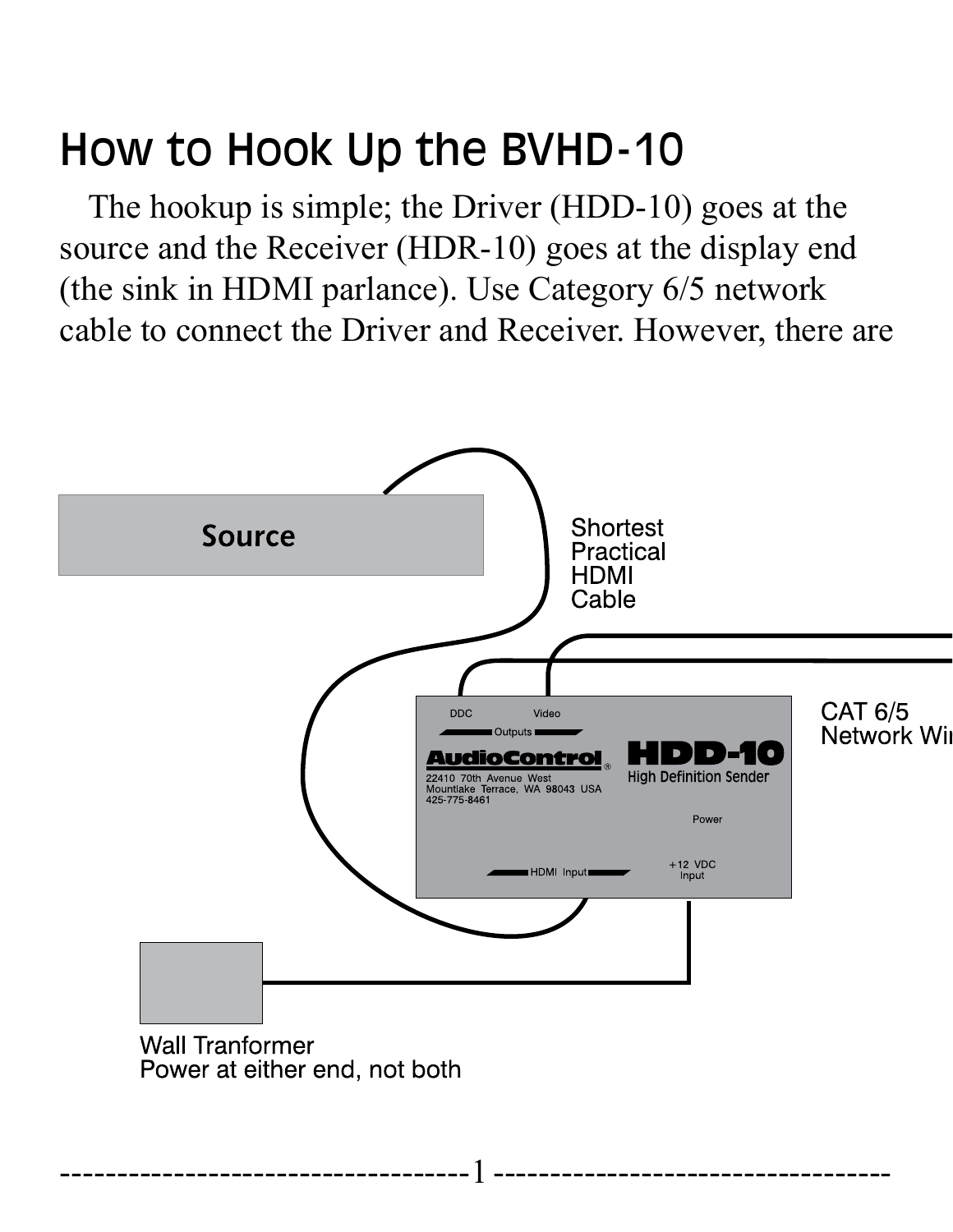a number of important considerations discussed in following sections which you must follow for best results (like getting home at night at a decent hour instead of troubleshooting an installation). This is not like NASCAR racing where you can



"fudge" and get away with it.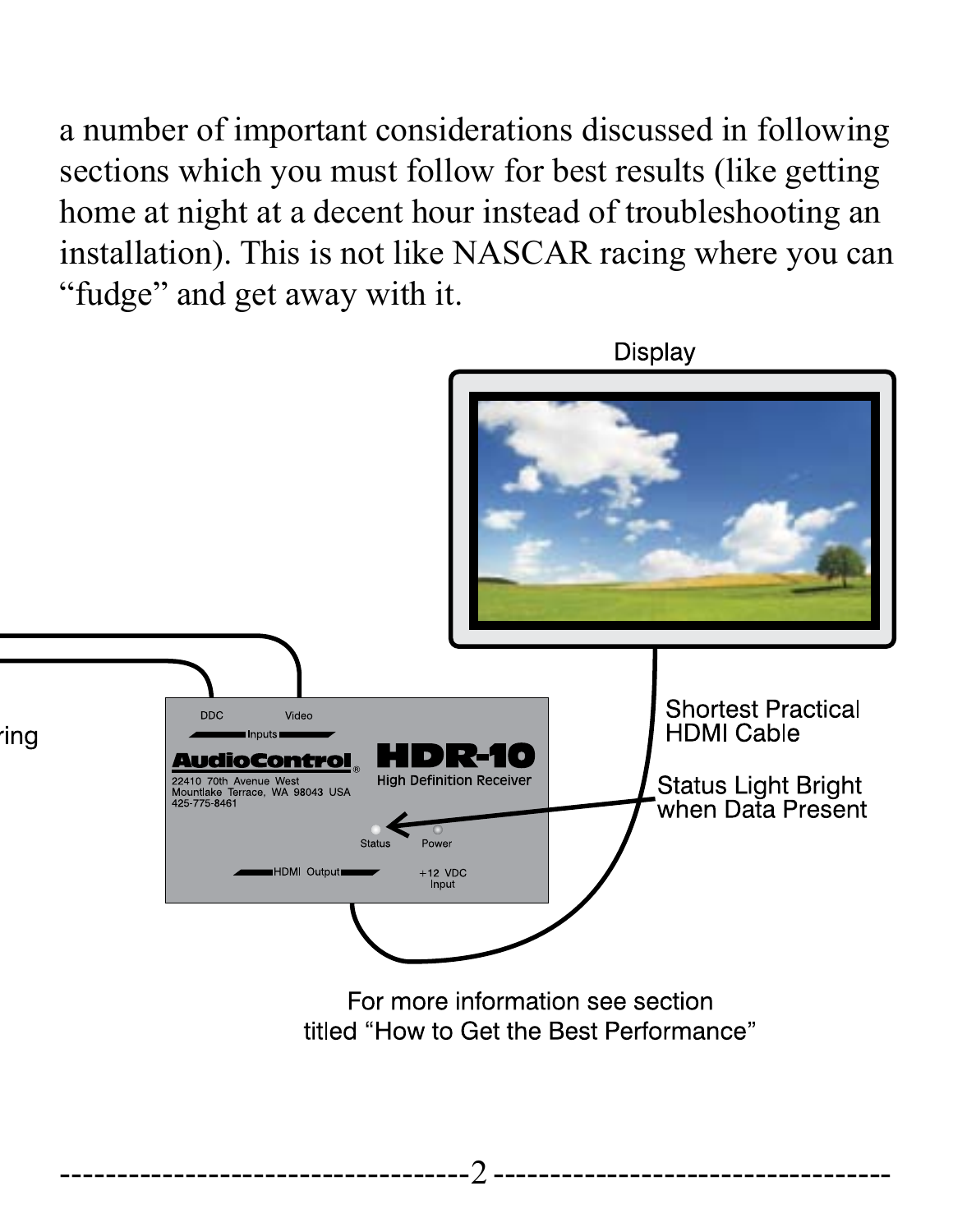# A Brief Introduction to HDMI®

HDMI (High Definition Multimedia Interface) is a digital transmission protocol for video and audio much like DVI. Another example of an audio/video digital transmission protocol is Display Port. HDMI is usually paired with HDCP or High-bandwidth Digital Content Protection, which is a form of digital rights management.

The specifications of HDMI are tightly regulated and owned by a private group, the HDMI consortium. HDMI is a registered trademark of this group that charges fees for licensing.

## Special Features of the BVHD-10

#### **Newest Generation HDMI signal processing**

The BVHD-10 incorporates the latest generation of HDMI signal processing. These latest generation integrated circuits, coupled with painstaking care in surrounding circuit design, alleviate many of the earlier HDMI problems.

#### **Active Signal Restoration**

There are always some losses in sending a signal more than short distances. The BVHD-10 Driver and Receiver correct for these losses and restore the HDMI signal for the greatest reliability and quality.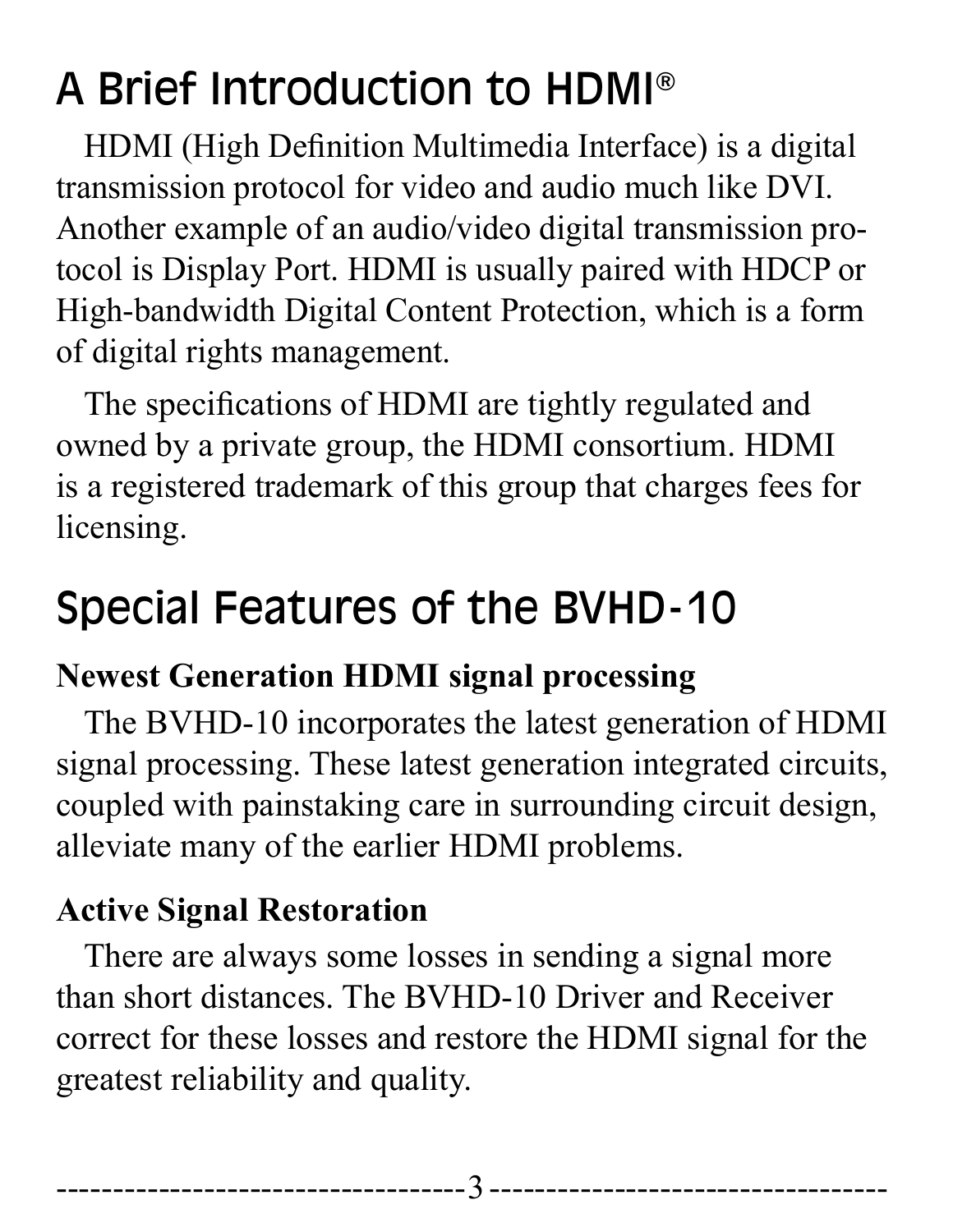#### **Long Cable Lengths**

With the BVHD-10, using CAT-6 cable, you can run an HDMI signal up to 150 feet for 1080p and over 200 feet for 1080i. Your maximum lengths with Category 5e network wire will be approximately 10% less.

#### **Screw Mount HDMI Connector Type**

The HDMI connectors on both the HDD-10 Driver and HDR-10 Receiver are the locking type. Use a HDMI screw mount locking cable and you will have a secure connection that will never fall out.

#### **Crafted in the Northwest Rainforest for Bulletproof Reliability**

AudioControl crafts its products, now and since 1977, in factories in the Pacific Northwest Rainforest for greatest reliability. If you have any questions we are just a phone call away. Since the BVHD-10 is totally engineered and built at these United States factories, we are the experts on this product and do not have to "get back to you" with an answer.

#### **Five Year Warranty**

As for all AudioControl products, we know that bulletproof reliability is worth the extra expense that we engineer into the BVHD-10 and the extra time that we spend in the factory to ensure that reliability. When the BVHD-10 is dealer installed, we back it with a full five-year warranty. But then the real benefit of this extra cost and time is that you very rarely need to use the warranty. ------------------------------------4 -----------------------------------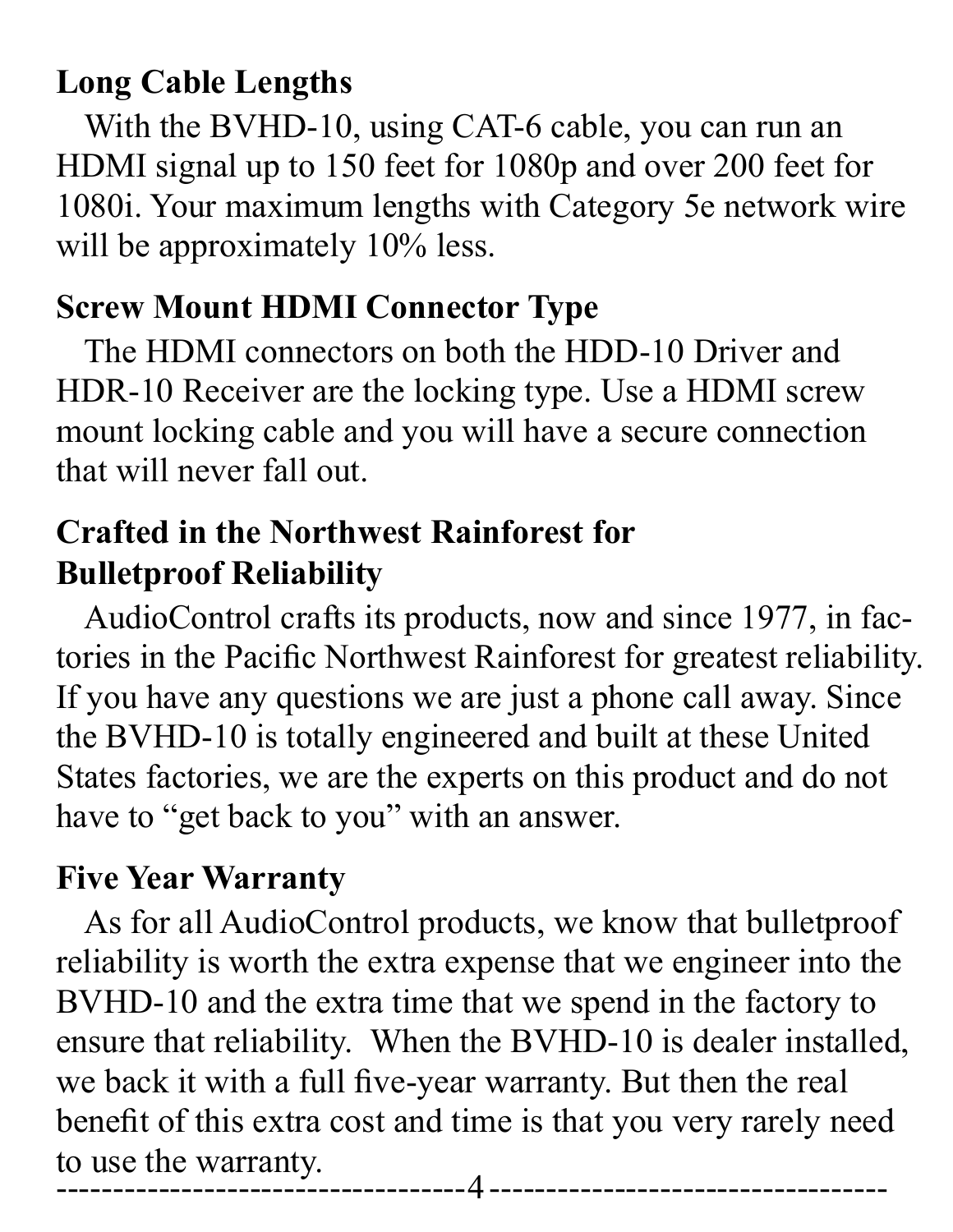## How to Get the Best Performance from HDMI®

This is an important section of this manual. Sending HDMI, particularly with HDCP, involves a lot of different things happening at very high speed. Transmission or wiring errors often will result in no picture at all. In component video, you can have problems and still get a picture ranging from pretty good to bad. With HDMI, problems often mean no picture.

**Error or losses in the signal chain accumulate!** If that last statement is not scary enough, losses may be tolerated on some content material more than others. Bottom line, don't cut corners, some past wiring practices will get you into trouble, be leery of jobs where someone else ran the wiring, and pay close attention to the advice below.

#### **What to do:**

- use Category 6 (or better) network cable (attainable distances are shorter with Cat 5)
- use Cat 6 RJ-45 push through connectors and use the associated strain relief at the connector
- make sure the two wires in each pair are terminated to exactly the same length
- siamese Cat-6 is a good choice but not required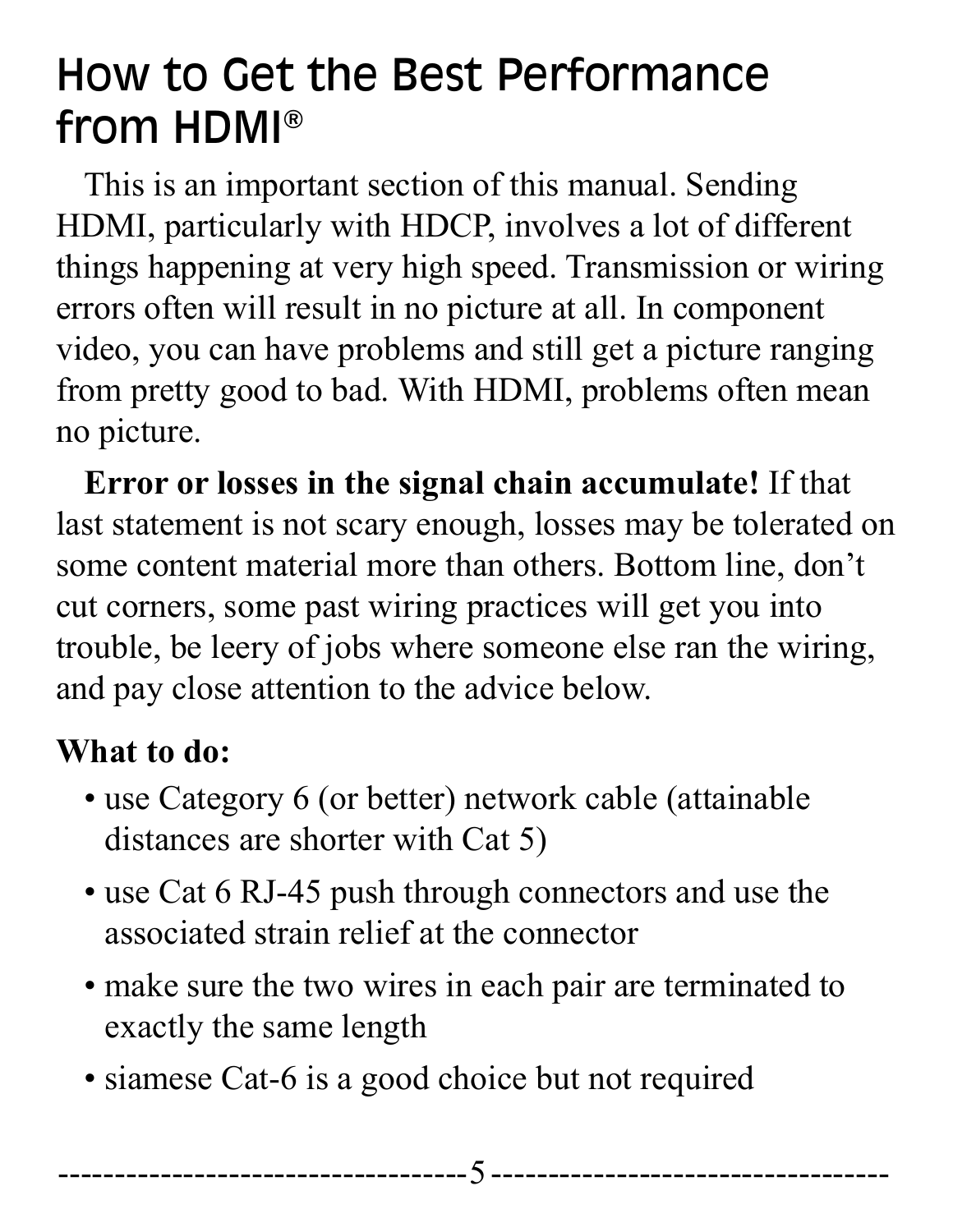- keep the HDMI interconnect cable to the Driver and Receiver as short as feasible
- use high quality HDMI interconnect cables and, if possible, use 340 MHz (Cat 2) HDMI interconnect cables
- treat all cable in a kind and gentle fashion (see below) using large bend radiuses (minimum 1.25 inches)
- use shielded cable only for short runs as the shielding attenuates the signal

### **What NOT to do:**

- pull or stretch the cable. Maximum pull tension is 25 pounds
- staple or dent the cable nor over-tighten with cable ties
- run parallel to power cables. Run at a right angle if possible
- untwist pairs into RJ-45 more than  $\frac{1}{4}$  inch
- knot or kink the cable
- use couplers or splice the cable. Either will dramatically shorten the maximum cable length. The HDMI signal is extremely sensitive to very small variations in impedance.

Much of the advice above is the same as for gigabit Ethernet network wiring.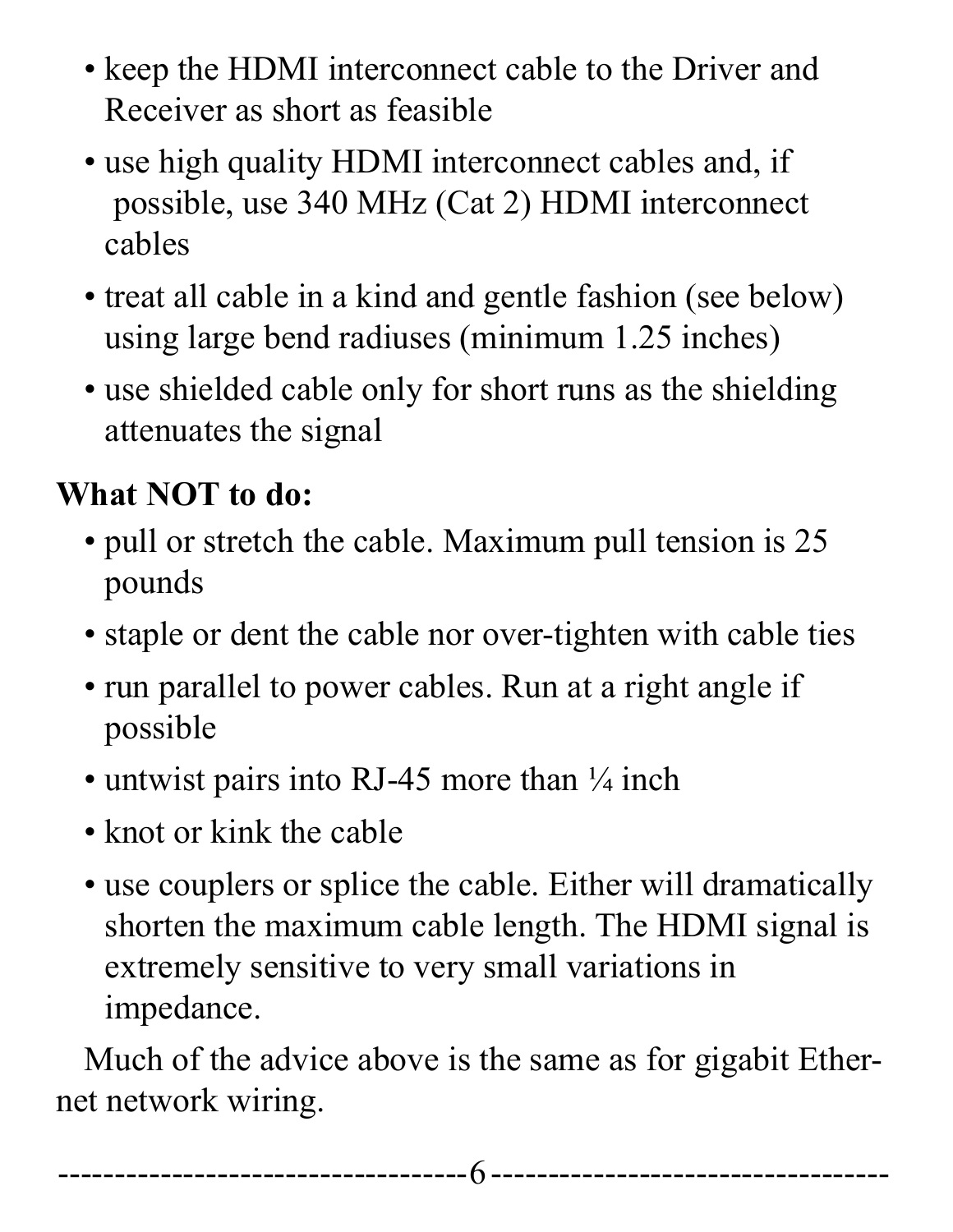## Troubleshooting

Since errors accumulate, troubleshooting with HDMI is a challenge. Adding one more piece to the signal chain may mean that there is no picture and, in fact, the bulk of the problem is not coming from the last component added but another, is causing most of the errors (such as the HDMI interconnect cable). The BVHD-10 uses state of the art restoration techniques, however, 1080p demands highest performance for all parts of the interconnect system, cables, and connectors. Here are some things you should know

**Interoperability.** Not all early components with HDMI connectors are compatible with more recent components and content. This, usually, will be a problem with the display (or sink). Each HDMI component includes processors that have to handshake and negotiate. Like the real world of politics, the negotiations are not always successful. A good practice is to hook up the source with the sink directly with a single HDMI cable before adding the BVHD-10 and check that those two devices (source and sink) are interoperable. For this test use a source and content with HDCP.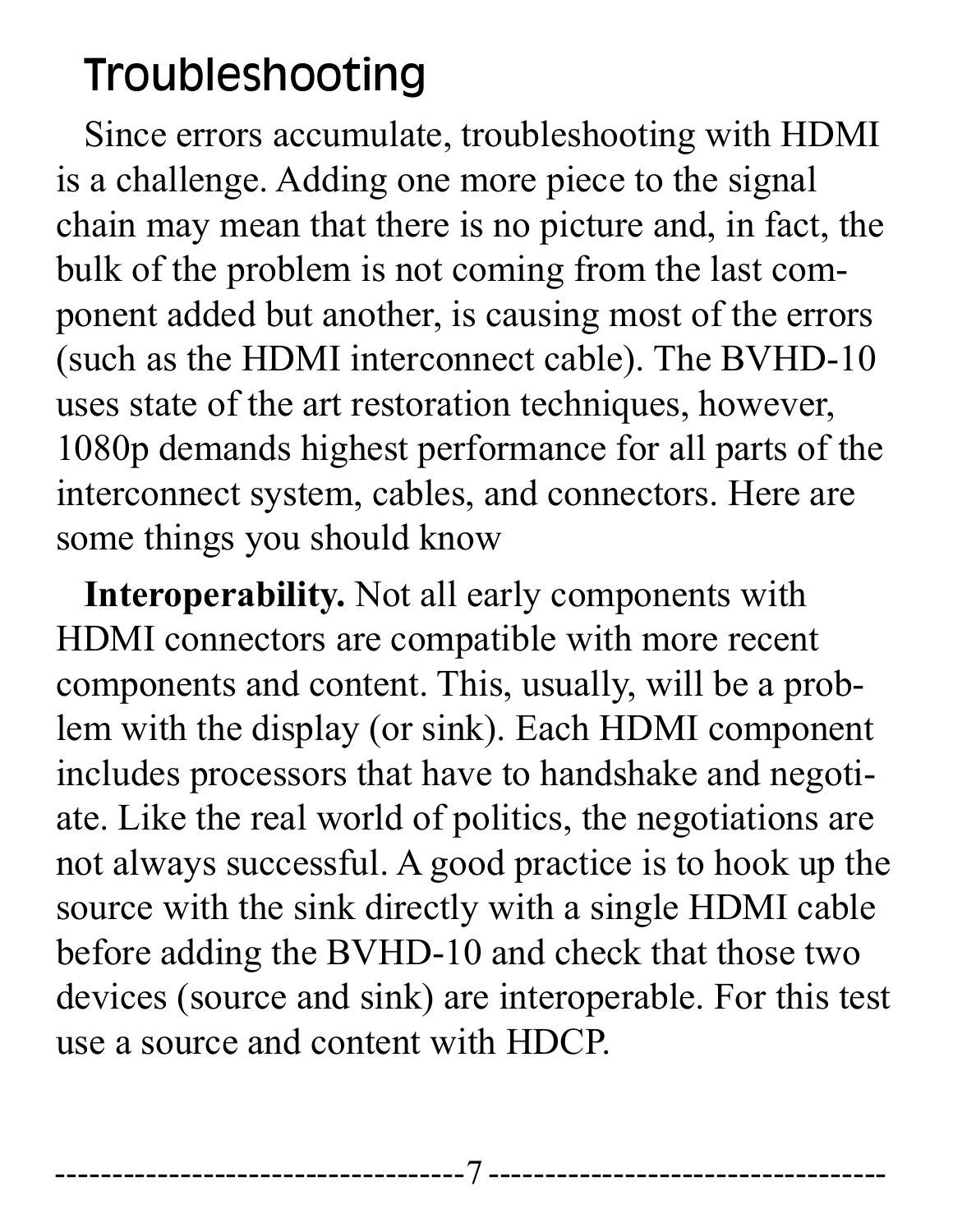**Source Switching.** When sources are switched there is a boot and negotiation process between source and sink microprocessors. While that is ongoing, there will be no picture for several seconds.

**HDCP Handshaking.** HDCP requires verification of digital rights continuously, not just at initiation. Any break in communication of two seconds or possibly less may require a re-initiation. Unplugging and re-plugging an HDMI cable causes that re-boot of the processors or the re-boot may happen automatically by the source and the sink after several seconds.

**Status LED Dim or Off.** If you see this, try swapping the Cat 6 cables on either the Driver or Receiver end. Better is careful practice so that the Cat 6 cable plugged into "Video" at the Driver end is plugged into "Video" at the Receiver end.

**Sparkles, Snow or Blinking Video.** This means you are right on the edge in terms of acceptable data transmission quality. Try shorter or better quality HDMI interconnects first. Then look at the section above on "How to Get the Best Performance from HDMI" for hints. You may have this problem with more demanding content like games.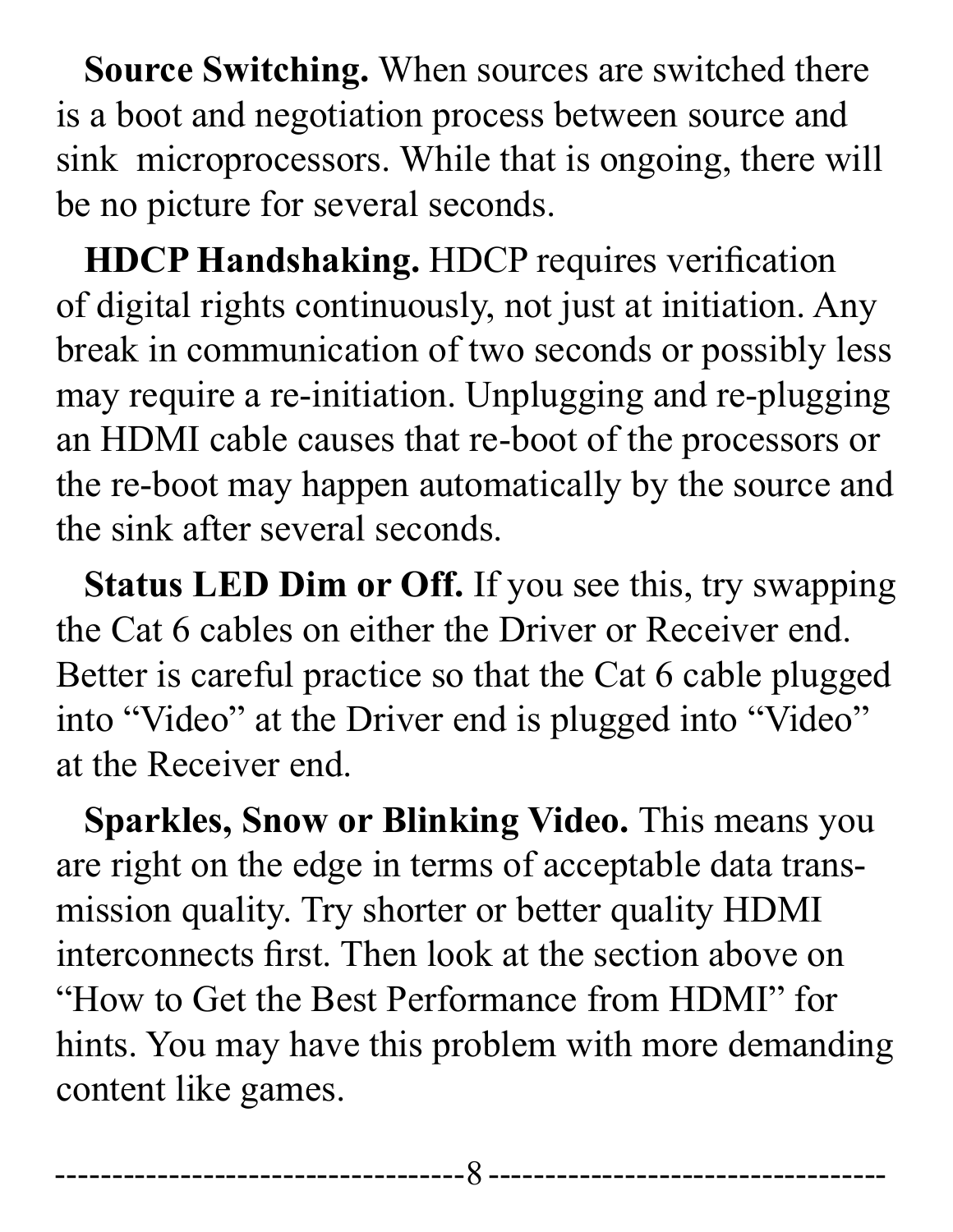**No Picture.** Did you try connecting the HDD-10 and HDR-10 with shorter cables? If that did not help, look at the above section on "How to Get the Best Performance from HDMI". The next step may be to try a 1080i signal if you are using 1080p. To check the installed network wiring, run a new cable outside the walls on a temporary basis as a way of testing the inwall cable.

**CAT 5 and CAT 6.** What do you do if you have one Cat 6 and one Cat 5 wire available? Use the Cat 6 on "Video" and the Cat 5 on "DDC" for best results.

**Other Issues.** Please check our web page (www. audiocontrol.com) for more troubleshooting information. We constantly update those pages to be the best possible resource.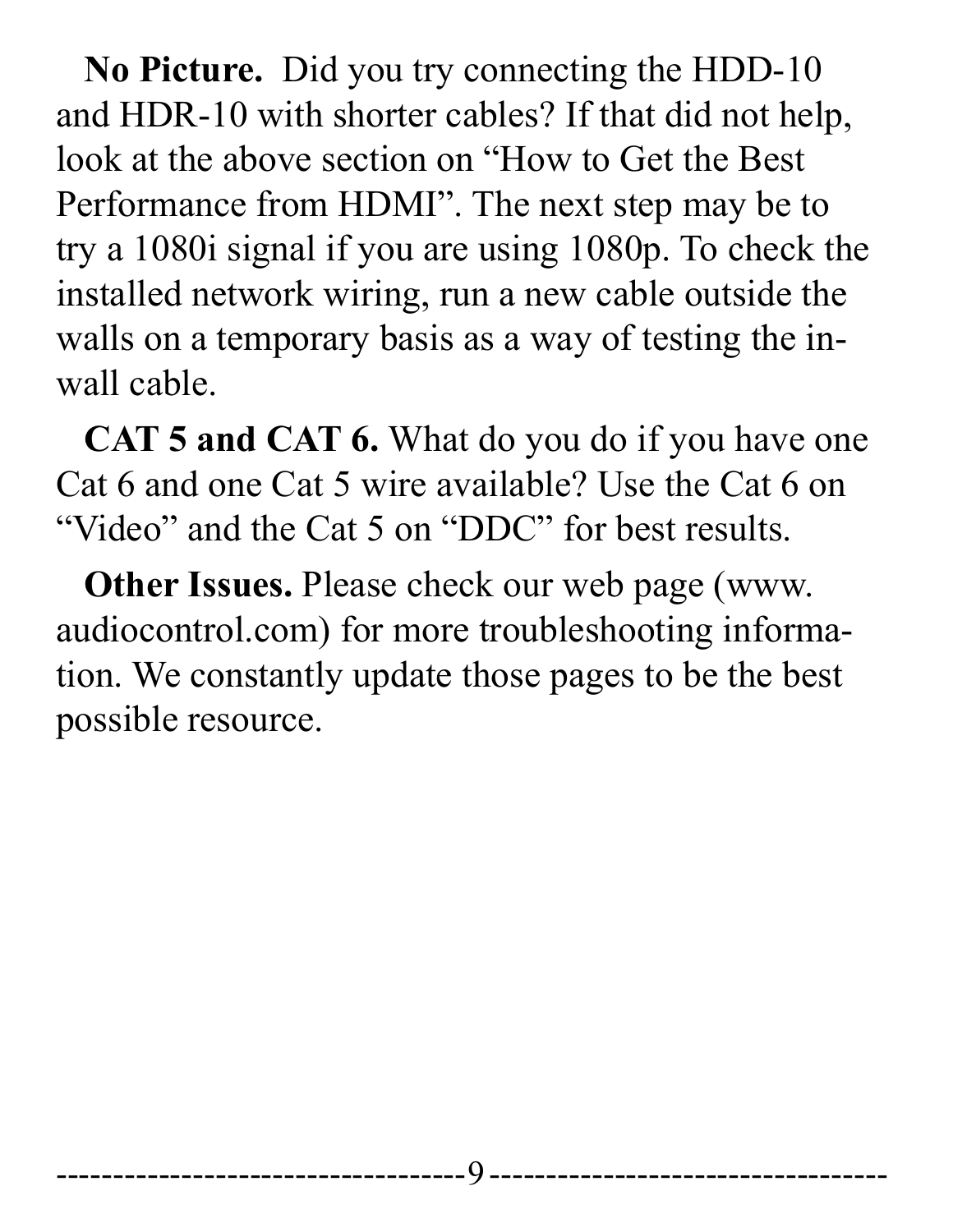*And now, a word from the legal department...*

## CONDITIONAL FIVE YEAR WARRANTY

Custom electronics installations are an invisible element of many modern homes. You don't appreciate what they do for you unless something goes wrong. AudioControl recognizes this fact and engineers the most bulletproof components we know how. We stand behind that quality, with a full FIVE YEAR parts and labor factory warranty when our components are installed by an authorized AudioControl dealer in the United Sates. Otherwise your warranty is one year. You will be happy to know that our warranty returns are rigorously tracked and very few of the units we build ever need to be repaired.

"Conditional" doesn't mean anything ominous. The Federal Trade Commission tells all manufacturers to use the term to indicate that certain conditions have to be met before they'll honor the warranty. If you meet all of these conditions, we will warrant all materials and workmanship on your AudioControl Active Balanced product for FIVE YEARS from the date you bought it, and we will fix or replace it, at our option, during that time.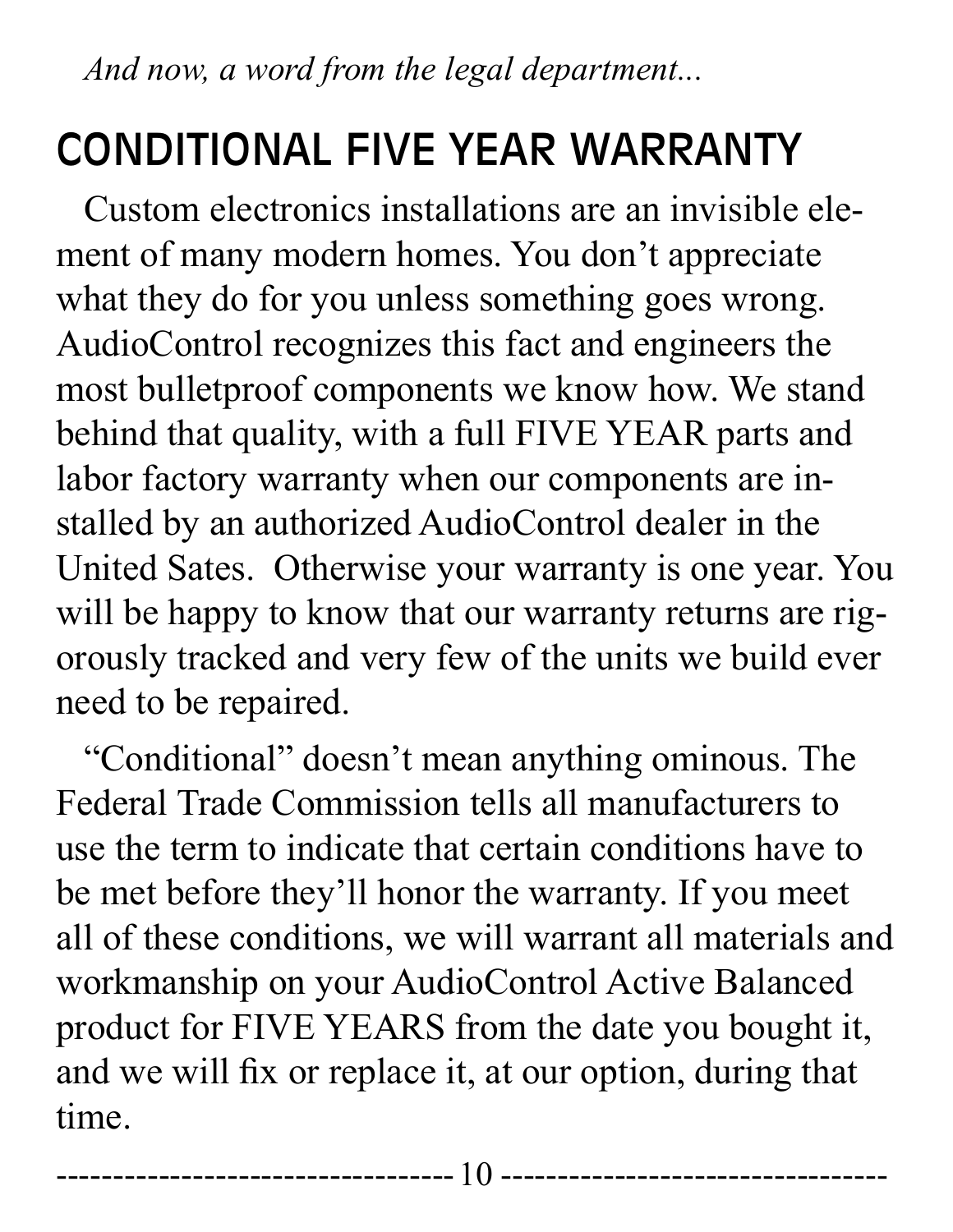Here are the conditional conditions:

1. A completed warranty card must be returned to us within 15 days after signing off on the products installation.

2. A sales receipt is required for proof of purchase showing when and from whom the unit was bought. We're not the only ones who require this, so it's a good habit to get into with any major purchase.

3. Your AudioControl product must have originally been purchased from or installed by an authorized AudioControl professional. This warranty is transferable. You do not have to be the original owner, but you do need a copy of the original sales slip.

4. You cannot let anybody (A) who isn't: the Audio-Control factory or (B) somebody authorized in writing by AudioControl, service your product. If anyone other than (A) or (B) messes with your AudioControl product, that voids your warranty.

5. The warranty is also void if the serial number is altered or removed, or if the unit has been used improperly. Now that sounds like a big loophole, but here is all we mean by it: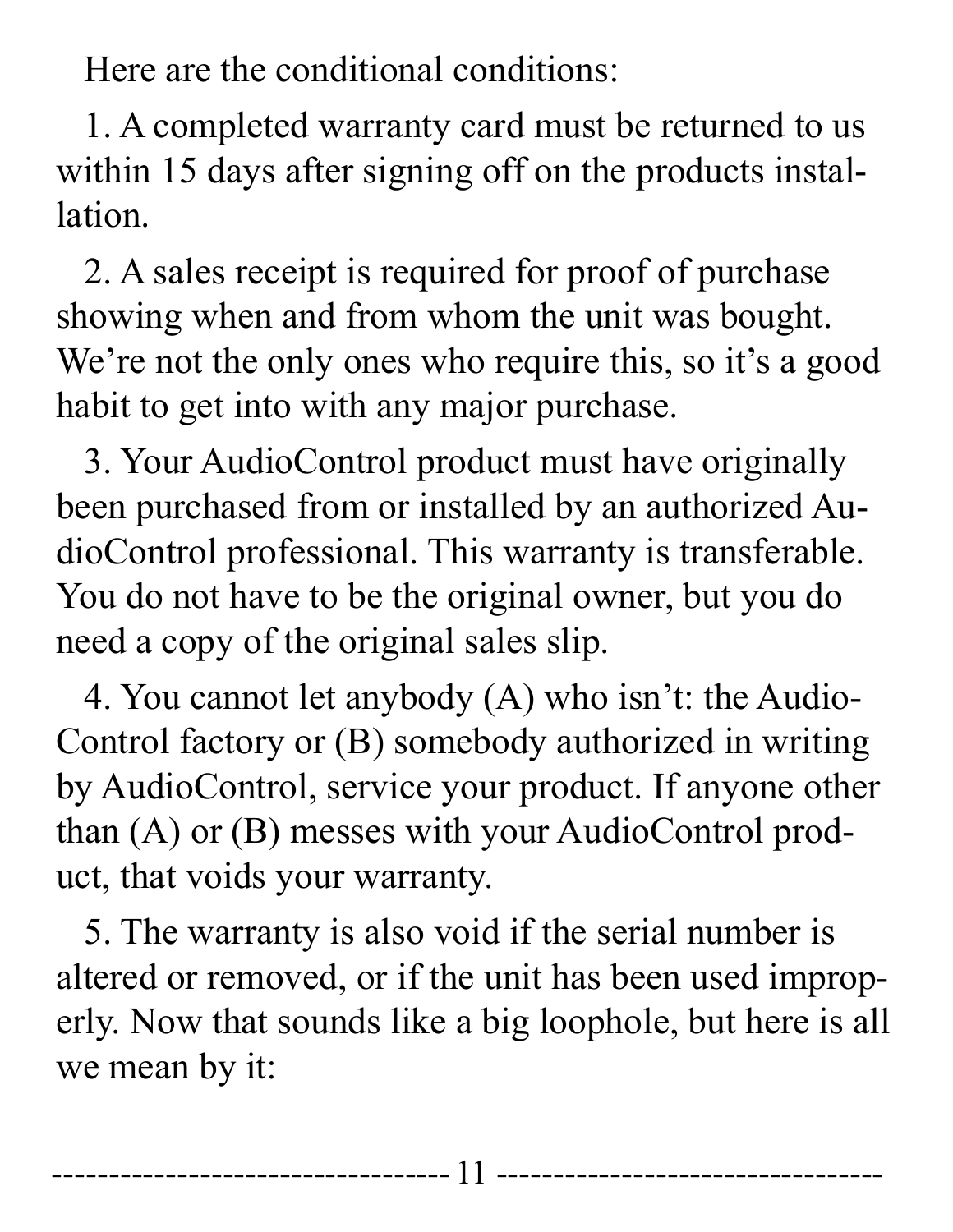Unwarranted abuse is: (A) physical damage (don't use your AudioControl product to play fetch with your dog or level your kitchen table, jack up your car or keep the rain off your head); (B) improper connections (120 volts into the power jack can fry the poor thing); (C) sadistic things. This is the best product we know how to build, but if you mount it to the filter pump of a hot tub, something will probably go wrong.

Assuming you conform to 1 through 5, and it really isn't all that hard to do, we get the option of fixing your old unit or replacing it with a new one.

### **Legalese Section**

This is the only warranty given by AudioControl. This warranty gives you specific legal rights that vary from state to state. Promises of how well your BVHD-10 will perform are not implied by this warranty. Other than what we have covered in this warranty, we have no obligation, express or implied. Also, we will not be obligated for direct or indirect consequential damage to your system caused by hooking up the AudioControl BVHD-10.

Failure to send in a properly completed warranty card negates any service claims.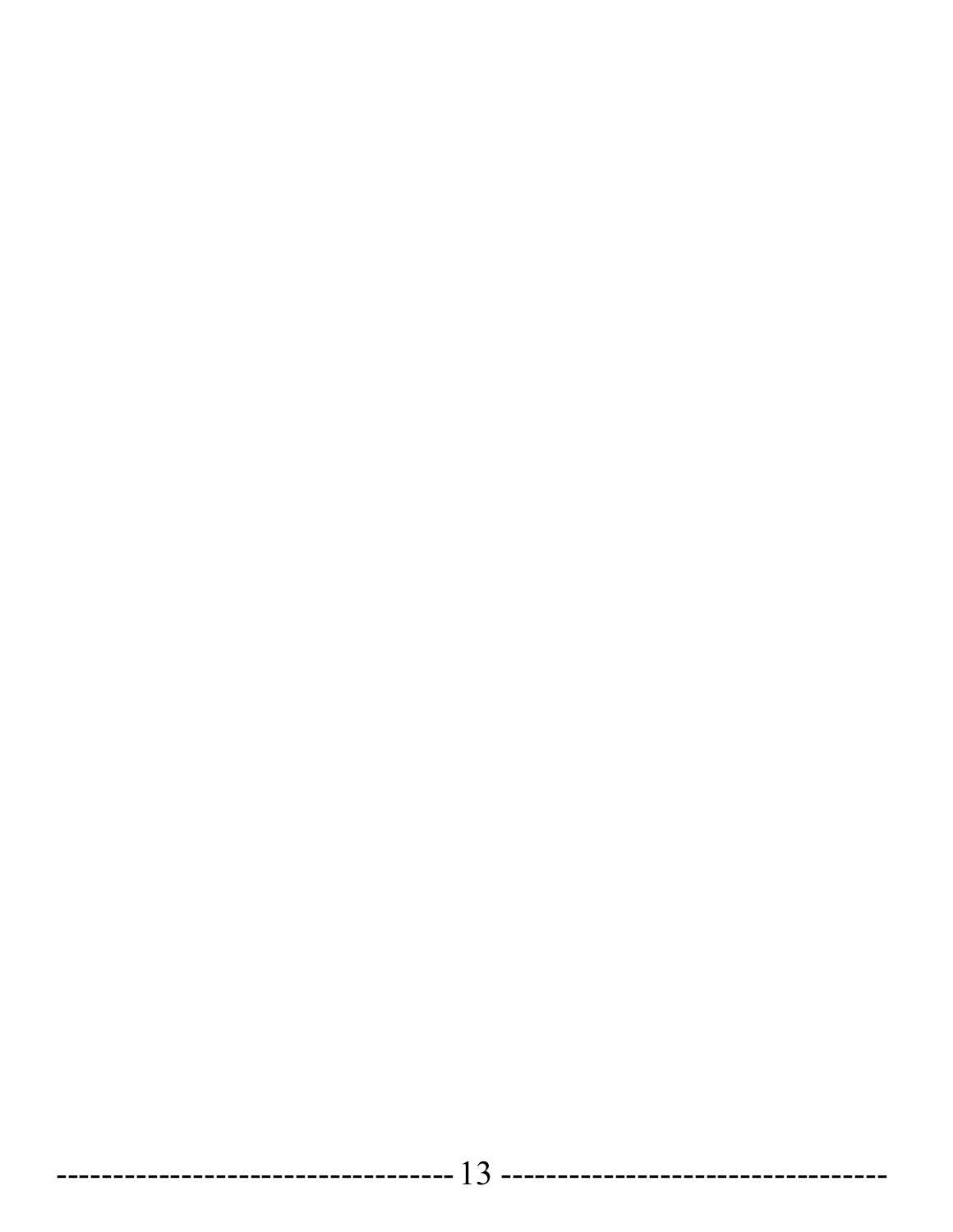# Specifications

| Suggested cables for                     |                        |
|------------------------------------------|------------------------|
| Driver to Receiver                       | Cat 6 or better        |
| <b>HDMI</b>                              | 340 MHz (Cat 2)        |
| Bandwidth                                | 340 MHz                |
| HDMI specification compatibility         | 1.3 and prior          |
| Maximum recommended Cat 6 cable distance |                        |
| 1080p                                    | $150$ feet             |
| 1080 i                                   | 200 feet               |
| 480 p                                    | 400 feet               |
| Dimensions                               | 4``w X 2.2``d X 1.2``h |
| Weight (driver and receiver)             | 2 lbs                  |
| Country of Origin                        | USA                    |
| Power transformer                        | 12 vdc 300 ma          |

All specifications subject to change without notice like the Pacific Northwest weather and HDMI versions

Copyright 2008 all rights reserved AudioControl div. of Electronic Engineering and Manufacturing, Inc.. HDMI and High-Definition Multimedia Interface are trademarks of HDMI Licensing LLC.